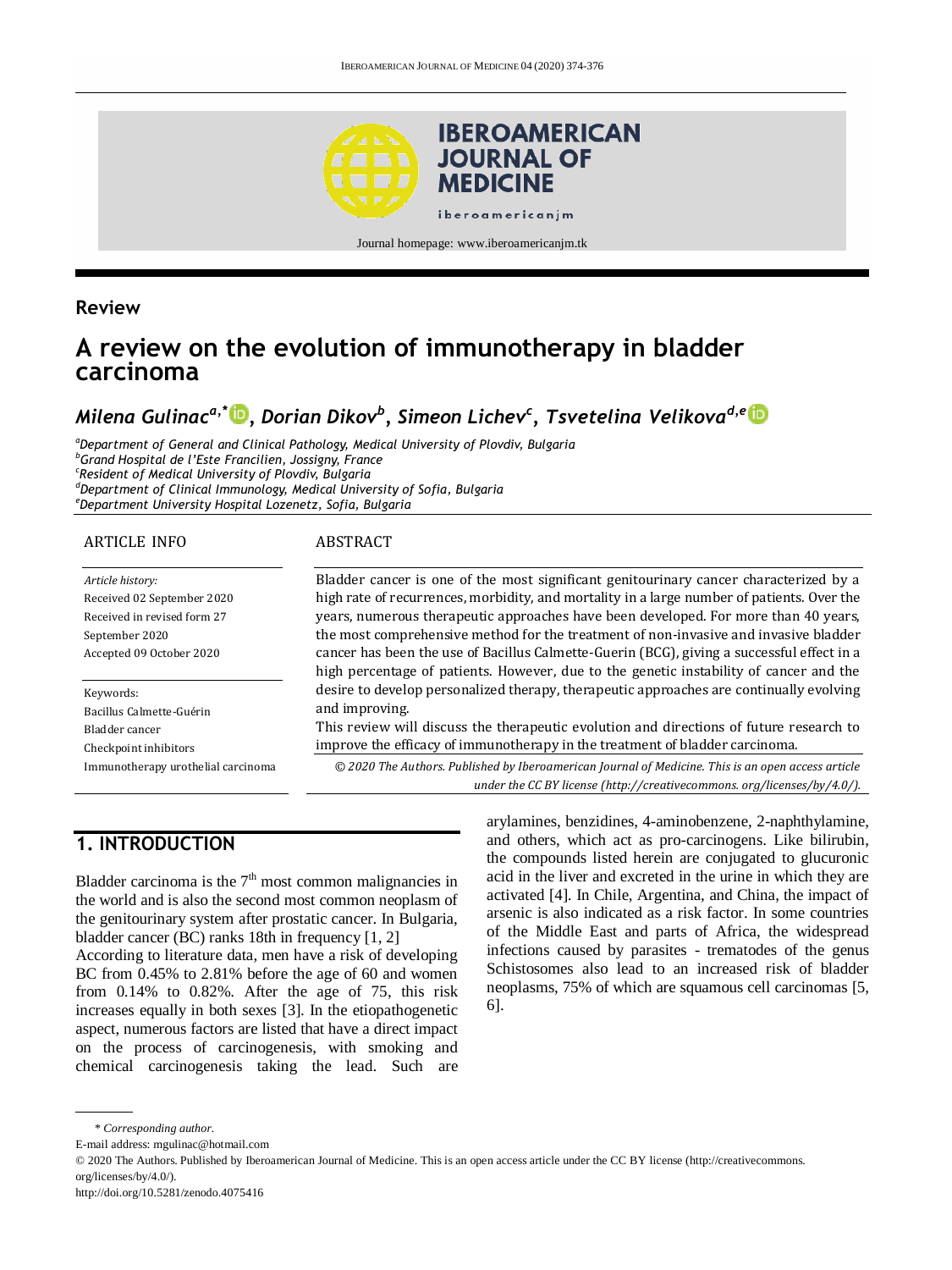## **2. HISTORICAL NOTES**

In the last few years, with the entry of new trends in oncology, innovative therapeutic approaches in the treatment of patients with urothelial BC, special attention is paid to the detailed pathomorphological description of the presence and severity of the stromal reaction. The stromal response in neoplastic diseases is part of the adaptive immune response, and it helps to understand the immunobiology of the tumor microenvironment. At the same time, it is a predictive indicator of overall patient survival.

The history of immunotherapy began in 1921, when French scientists Albert Calmett and Camille Guerin first discovered the Bacillus Calmette-Guérin tuberculosis vaccine (BCG, Mycobacterium bovis) at the Pastor Institute in Lille, France. Eventually, Old, Clark, and Benaceraf, intrigued by Pearl's hypothesis that "patients with tuberculosis have a lower incidence of tumors," conducted a series of experimental studies in the 1950s and concluded that BCG administration also prevented the growth of experimental tumors [9].

Twenty years later Mate et al. observed a clinical outcome with BCG treatment in a leukemia patient, while, Morton et al. demonstrate the positive effect of BCG against human malignant melanoma [11]. Ten years later, in 1975, Bloomberg et al. observed severe inflammatory reactions in the healthy bladder of dogs after local injection of BCG [12]. However, a year later, Morales et al. reported the first successful intravesical use of BCG for the treatment of bladder carcinomas. Since then, BCG has become the gold standard for the treatment of non-muscular invasive bladder cancer (NMIBC) [13]. Intravesical therapy with

BCG has been shown to reduce the recurrence rate and the risk of progression to invasive muscle disease. Patients with high-grade muscular-invasive urothelial bladder carcinoma treated with BCG after transurethral resection of a bladder tumor (TURBT) have lower levels of cystectomy. BCG also prevents recurrence of the disease in 60% to 100% of patients in one year and in 55% to 75% in two years.

Then, in 1980, Lam and colleagues completed a comparative study between standard surgical therapy for NMIBC and standard therapy combined with adjunctive BCG [14]. Furthermore, Brosman et al. [15] modified Morales' intravesical regimen of BCG [13], and in 1990 BCG was approved by the Food and Drug Administration for the treatment of in situ bladder cancer (CIS), noninvasive BC (pTa) and BC with invasion of the lamina propria  $(pT1)$  [16].

Therapy with BCG induces a chronic nonspecific inflammatory reaction with influx mainly of *CD8* T *lymphocytes* (*CD8* cells) and *CD4* T *lymphocytes* (*CD4* cells), as well as macrophages and production of cytokines in the bladder mucosa that leads to an immune response against tumor cells [7]. Long-term follow-up studies have been performed of the urine of patients treated with BCG and revealed elevated amounts of IL-1, -2, -6, -8 and -12, TNF, INF-γ, and Granulocyte-macrophage colonystimulating factor (*GM*-*CSF*) [7]. Also, the Alhunaidi el al. study revealed that bladder tumor cell killing involves immune-mediated cytotoxicity, including NK cells, NK T cells, CD8 T cells, macrophages, and TRAIL (granulocytes) among many others [7]. They have previously investigated the immunologically active components of BCG in the therapy of BC and observed that numerous BCG subcomponents provide positive



*Figure 1: Low grade urothelial carcinoma of the bladder before (A) and after (B and C) application of BCG. (A). with scanty lymphocytic infiltration in lamina propria; with single, isolated giant multinucleated cells of stromal origin, without formation of granulomas, which reflecting chronic non-specific irritation of mucosa. After application of BCG-therapy, it was also revealed formation of tertiary lymphoid structure (TLS)*  $(\rightarrow)$  *(B), also, in the mucous lamina propria was observed pronounced lymphocytic infiltration with epithelioid cell and giant cell granulomas of tuberculoid type; the giant multinucleated cells are Langhans type of monocyte origin, grouped in granulomas and reflect an Type IV hypersensitivity reaction (C);. H&E x200; x100; x400.*